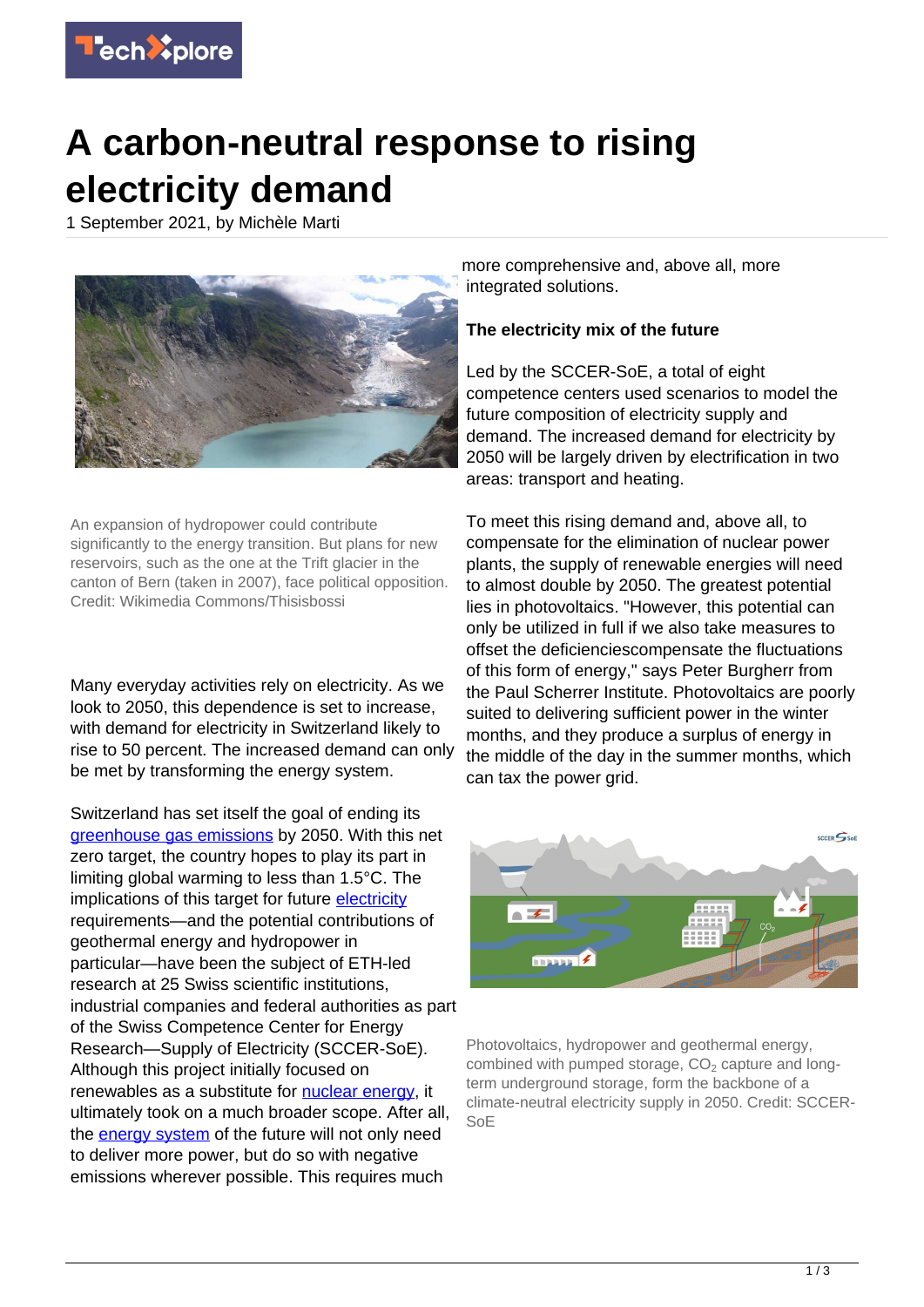

To better cope with the irregular supply of electricity, it is imperative that we also make better use of the potential offered by other renewables such as wind, hydropower, biomass and geothermal energy. Surplus energy from photovoltaic systems could be stored in batteries temporarily, used for pumped storage plants, or converted into heat or hydrogen.

This is where hydropower comes into play. As the most important domestic energy source in Switzerland, both now and in the future, it not only contributes directly to the electricity supply but is also taking on an important role as a form of energy Zurich and Head of the SCCER-SoE. storage. But Robert Boes, head of the Laboratory of Hydraulics, Hydrology and Glaciology and a professor at ETH Zurich, qualifies this potential: "A significant expansion of hydropower in the next few decades is unrealistic given the stringent environmental protection requirements, profitability which is low or non-existent, and poor public acceptance of such projects." Even under optimistic assumptions, that means additional electricity imports and domestic gas-fired power stations will still be required to meet demand.

In Switzerland, geothermal energy has the potential to contribute to future power generation and to provide a large proportion of the heat needed for heating purposes, hot water and certain industrial processes. And it is not only that water can be heated underground and then extracted—the subsurface can also be used to store water heated on the surface using surplus energy from photovoltaics or waste incineration plants, for example.

## **Not without negative emissions**

As well as expanding its use of renewable energies, increasing the efficiency of existing technologies and implementing measures to minimize **[energy](https://techxplore.com/tags/energy/)** consumption, Switzerland will need to achieve negative emissions if it is to meet the net zero target. For example, these negative emissions could be achieved by capturing carbon dioxide directly from ambient air (direct air capture) or by burning biomass, capturing the resulting CO<sub>2</sub>, and placing it in long-term storage underground. Current findings suggest that the options for

underground storage in Switzerland are not as extensive as originally hoped, and so there is a need for further exploration—along with research into storage options abroad.

The results from the SCCER-SoE's seven years of research indicate that the net zero target is technically achievable by 2050. "However, this will require extensive and coordinated adjustments in many different areas that affect the whole of society. We can't afford to waste any more time if we want to meet the stipulated climate goals by 2050," says Domenico Giardini, professor at ETH

Provided by ETH Zurich